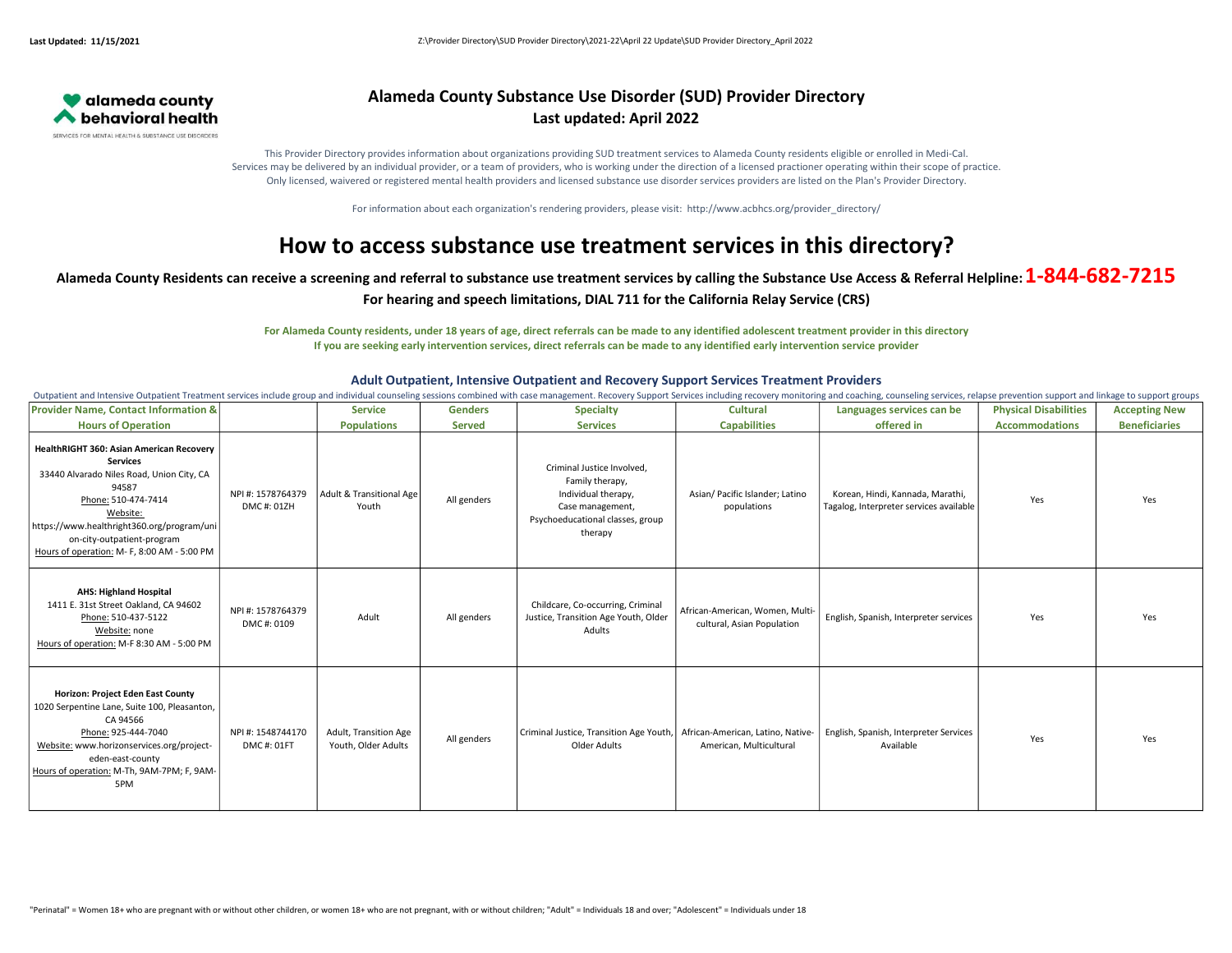| LaFamilia: Latino Family Services<br>1315 Fruitvale Avenue, Oakland, CA 94601<br>Phone: 510-435-2095<br>Website: www.lafamiliacounseling.org<br>Hours of operation: M-F 9AM-7PM<br>Due to the current public health emergency,<br>services are primarily offered through<br>telehealth | NPI #: 1841488079<br>DMC#: 01AA | Adult | All genders | Advocacy, Co-occurring, Criminal<br>Justice, Refugee, Transition Age<br>Youth, Anger Management Course for<br>Courts | African-American, Latino, Native-<br>American, Multicultural      | English, Spanish                                                   | Yes | Yes |
|----------------------------------------------------------------------------------------------------------------------------------------------------------------------------------------------------------------------------------------------------------------------------------------|---------------------------------|-------|-------------|----------------------------------------------------------------------------------------------------------------------|-------------------------------------------------------------------|--------------------------------------------------------------------|-----|-----|
| <b>Options at Allston Way, Berkeley</b><br>1835 Allston Way, Berkeley, CA 94704<br>Phone: 510-666-9552<br>Website: www.optionsrecoveryservices.org<br>Hours of operation: M-F 8:00-5:00 PM                                                                                             | NPI #: 1669870663<br>DMC#: 01AK | Adult | All genders | Co-occurring, Criminal Justice,<br><b>Transition Age Youth</b>                                                       | Older Adults, African-American,<br>Other-Gender Specific Services | English, Bengal, Spanish, American<br>Sign Language, French, Hindi | Yes | Yes |
| <b>Options at Center Street, Berkeley</b><br>1931 Center Street, Berkeley, CA 94704<br>Phone: 510-666-9552<br>Website: www.optionsrecoveryservices.org<br>Hours of operation: M-F 8:00-5:00 PM                                                                                         | NPI #: 1851512255<br>DMC#: 0120 | Adult | All genders | Co-occurring, Criminal Justice,<br>Transition Age Youth, Older Adults                                                | African-American, Other-Gender<br><b>Specific Services</b>        | English, Bengal, Spanish, American<br>Sign Language, French, Hindi | Yes | Yes |
| Options at 10th Street, Oakland<br>1630 10th Street, Oakland, CA 94607<br>Phone: 510-666-9501<br>Website: www.optionsrecoveryservices.org<br>Hours of operation: M-F 8:00-5:00 PM                                                                                                      | NPI #1700362159<br>DMC#: 01GR   | Adult | All genders | Co-occurring, Criminal Justice,<br>Transition Age Youth, Older Adults                                                | African-American, Other-Gender<br><b>Specific Services</b>        | English, Spanish, Greek, Samoan,<br>Albanian, Italian              | Yes | Yes |
| <b>Options in San Leandro</b><br>1300 East 14th Street, San Leandro CA, 94577<br>Phone: 510-925-4005<br>Website: www.optionsrecoveryservices.org<br>Hours of operation: M-F 8:00-5:00 PM                                                                                               | NPI#: 1679044226<br>DMC#: 01UJ  | Adult | All genders | Co-occurring, Criminal Justice,<br>Transition Age Youth, Older Adults                                                | African-American, Other-Gender<br><b>Specific Services</b>        | English                                                            | Yes | Yes |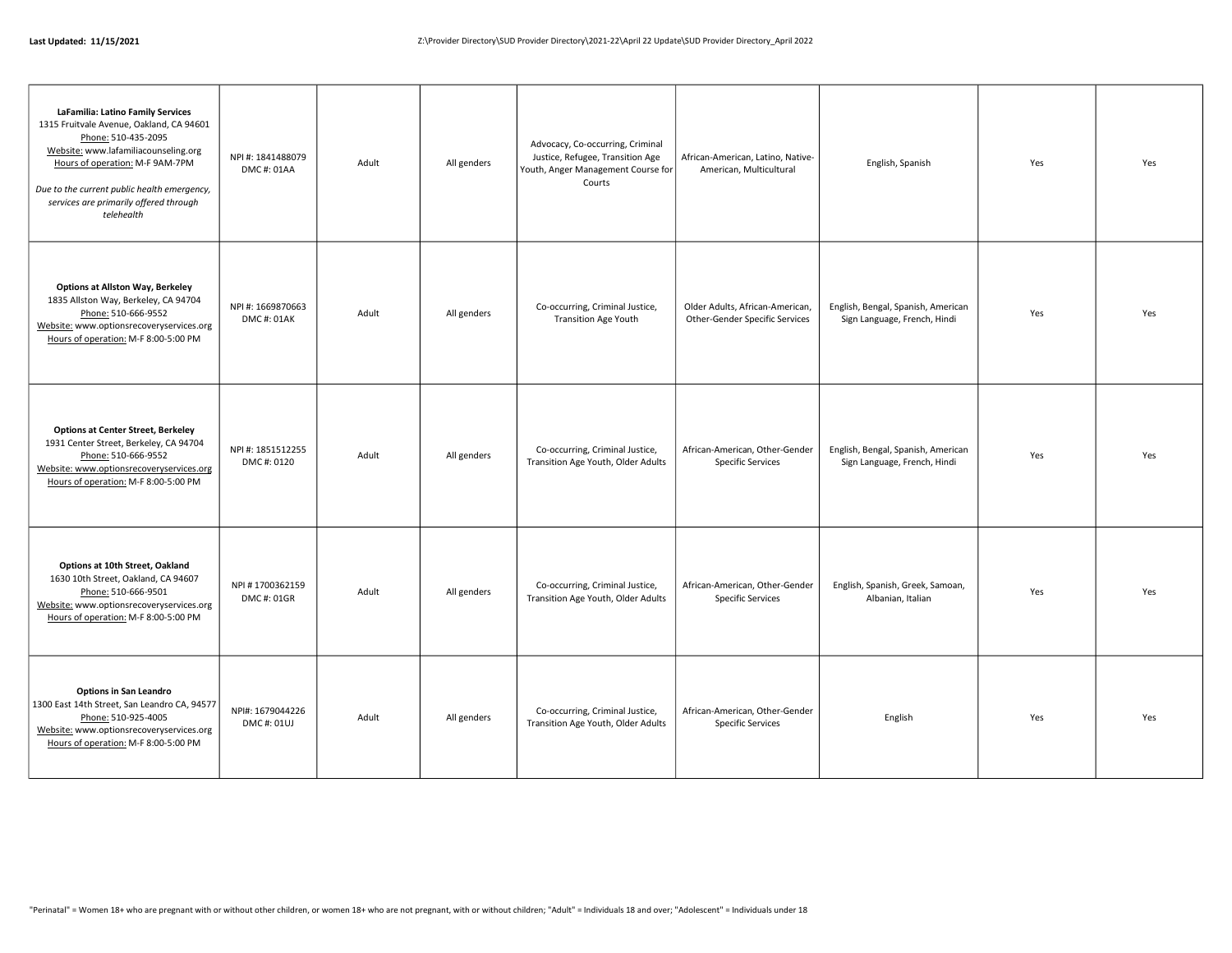| <b>Second Chance: Hayward</b><br>107 Jackson Street, Hayward, CA 94544<br>Phone: 510-886-8696<br>Website: www.secondchanceinc.com<br>Hours of operation: M,T,Th,F 12-8PM, Wed 4-<br>8PM. 24/7                                          | NPI #: 1356543011<br>DMC #: 01AB | Adult | All genders | Co-occurring, Criminal Justice, Case<br>Management | None indicated | English, Spanish | Yes | Yes |
|----------------------------------------------------------------------------------------------------------------------------------------------------------------------------------------------------------------------------------------|----------------------------------|-------|-------------|----------------------------------------------------|----------------|------------------|-----|-----|
| Hotline 510-792-4357<br><b>Second Chance: Newark</b><br>6330 Thornton Avenue Suite B, Newark, CA<br>94560<br>Phone: 510-792-4357<br>Website: www.secondchanceinc.com<br>Hours of operation: M-F 10AM-8PM, 24/7<br>Hotline 510-792-4357 | NPI #: 1336341098<br>DMC#: 0179  | Adult | All genders | None indicated                                     | None indicated | English, Spanish | Yes | Yes |

#### Perinatal Outpatient, Intensive Outpatient and Recovery Support Services Treatment Providers

Outpatient and Intensive Outpatient Treatment services include group and individual counseling sessions combined with case management, with a focus on parenting and child well being. Recovery Support Services including rec

| <b>Provider Name, Contact Information &amp;</b><br><b>Hours of Operation</b>                                                                                                                                                                                                                                   | <b>National Provider</b><br><b>Identifier &amp;</b><br><b>Drug Medi-Cal</b><br><b>Certification</b><br><b>Number</b> | Service<br><b>Populations</b> | <b>Genders</b><br><b>Served</b> | <b>Specialty</b><br><b>Services</b>                                        | <b>Cultural</b><br><b>Capabilities</b>                        | Languages services can be<br>offered in | <b>Physical Disabilities</b><br><b>Accommodations</b> | <b>Accepting New</b><br><b>Beneficiaries</b> |
|----------------------------------------------------------------------------------------------------------------------------------------------------------------------------------------------------------------------------------------------------------------------------------------------------------------|----------------------------------------------------------------------------------------------------------------------|-------------------------------|---------------------------------|----------------------------------------------------------------------------|---------------------------------------------------------------|-----------------------------------------|-------------------------------------------------------|----------------------------------------------|
| LaFamilia: WSEP (Women's Service Enhanced  <br>Program)<br>3315 International Blvd. Oakland, CA 94601<br>Phone: 510-435-2095<br>Website: www.lafamiliacounseling.org<br>Hours of operation: M-F 9AM-7PM<br>Due to the current public health emergency,<br>services are primarily offered through<br>telehealth | NPI#: 1013105246<br>DMC#: 01CM                                                                                       | Perinatal                     | Females                         | Advocacy, Co-Occurring, Criminal<br>Justice, Refugee, Transition Age Youth | African-American, Latino, Native-<br>American, Multi-cultural | English, Spanish                        | Yes                                                   | Yes                                          |

#### Adolescent Outpatient, Intensive Outpatient and Recovery Support Services Treatment Providers

Outpatient and Intensive Outpatient Treatment services include group and individual counseling sessions combined with case management. Recovery Support Services including recovery monitoring and coaching, counseling servic

| <b>Provider Name, Contact Information &amp;</b><br><b>Hours of Operation</b>                                                                                                                         | <b>National Provider</b><br><b>Identifier &amp;</b><br><b>Drug Medi-Cal</b><br><b>Certification</b><br><b>Number</b> | <b>Service</b><br><b>Populations</b> | <b>Genders</b><br><b>Served</b> | <b>Specialty</b><br><b>Services</b>                                                                                                                                        | <b>Cultural</b><br><b>Capabilities</b> | Languages services can be<br>offered in                         | <b>Physical Disabilities</b><br><b>Accommodations</b> | <b>Accepting New</b><br><b>Beneficiaries</b> |
|------------------------------------------------------------------------------------------------------------------------------------------------------------------------------------------------------|----------------------------------------------------------------------------------------------------------------------|--------------------------------------|---------------------------------|----------------------------------------------------------------------------------------------------------------------------------------------------------------------------|----------------------------------------|-----------------------------------------------------------------|-------------------------------------------------------|----------------------------------------------|
| <b>City of Fremont: Youth and Family Services</b><br>39155 Liberty Street Suite E500, Fremont, CA<br>94538<br>Phone: 510-574-2100<br>Website: www.fremont.gov/yfs<br>Hours of operation: M-F 9AM-6PM | NPI #: 1649430968<br>DMC #: 8140                                                                                     | Adolescent                           | All genders                     | Co-occurring, Criminal Justice, Juvenile<br>Justice, Eating Disorder, Foster Care,<br>LGBTQ, Immigrants, School Based<br>Services, Transition Age Youth,<br>Infant/Toddler | Multi-cultural                         | English, Spanish, Cantonese,<br>Mandarin, Hindi, Tamil, Kannada | Yes                                                   | Yes                                          |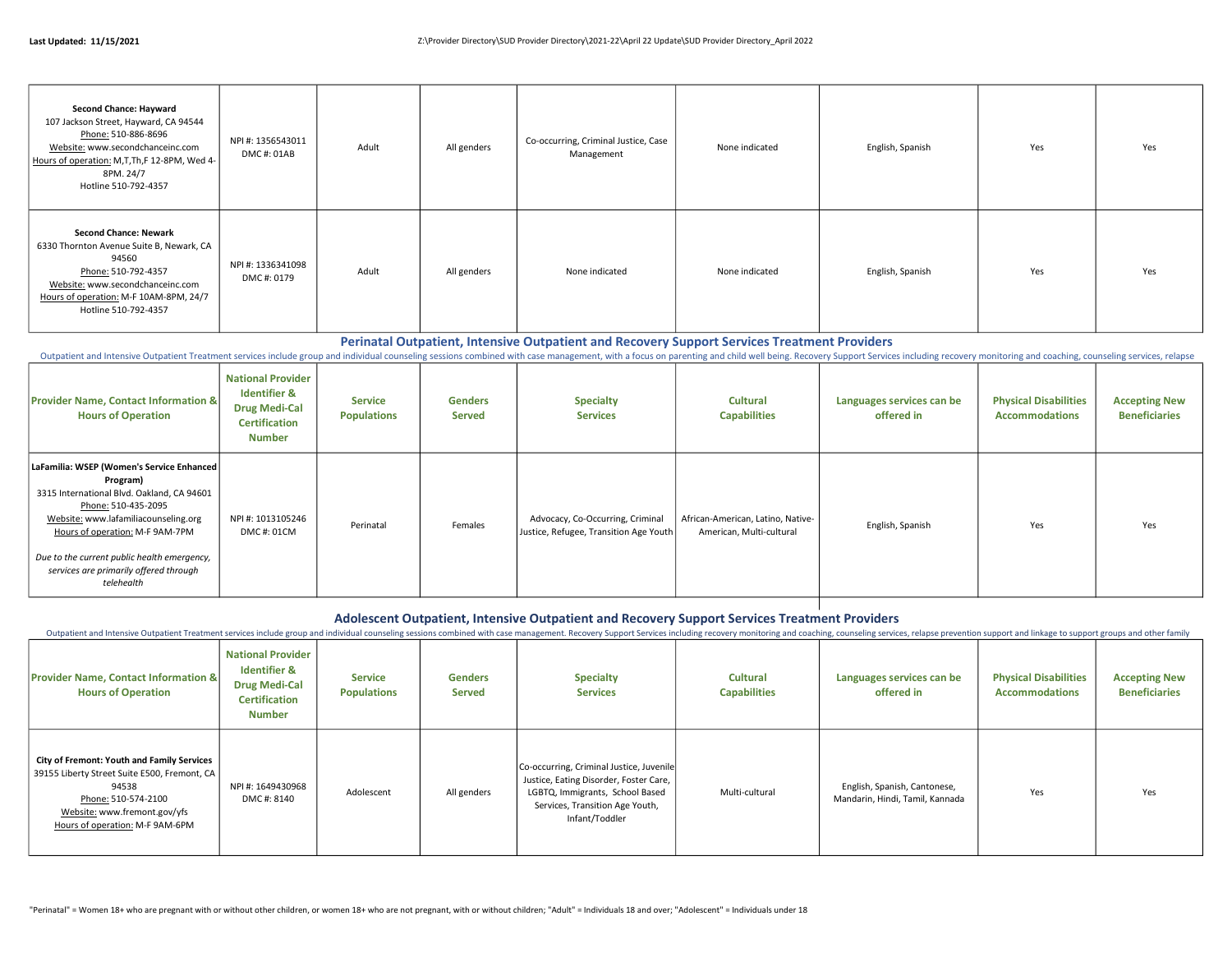| La Familia: Proyecto Primavera<br>3315 International Blvd. Oakland, CA 94601<br>Phone: 510-731-4558<br>Website: www.lafamiliacounseling.org<br>Hours of operation: M-F (clinic) 9AM-7PM, M-<br>TH (school) 9AM-1:30PM, Tues (school) 9AM-<br>3PM | NPI #: 1013105246<br>DMC#: 01CM | Adolescent                                     | All genders | Advocacy, Co-occurring, Criminal<br>Justice, Outpatient School-based<br>services, Refugee, Transition Age<br>Youth                                                         | African-American, Latino, Native-<br>American, Multi-cultural         | English, Spanish                                    | No  | Yes |
|--------------------------------------------------------------------------------------------------------------------------------------------------------------------------------------------------------------------------------------------------|---------------------------------|------------------------------------------------|-------------|----------------------------------------------------------------------------------------------------------------------------------------------------------------------------|-----------------------------------------------------------------------|-----------------------------------------------------|-----|-----|
| Horizon: Project Eden Central County<br>1866 B Street Suite 101, Hayward, CA 94541<br>Phone: 510-247-8200<br>Website: www.horizonservices.org<br>Hours of operation: M-TH 9AM-7PM; F 9AM-<br>5PM                                                 | NPI#: 1114104411<br>DMC#: 0178  | Adolescent &<br><b>Transitional Aged Youth</b> | All genders | Co-occurring, Criminal Justice, Juvenile<br>Justice, Eating Disorder, Foster Care,<br>LGBTQ, Immigrants, School Based<br>Services, Transition Age Youth,<br>Infant/Toddler | African-American, Latino, Native-<br>American, Multi-cultural, LGBTQ+ | English, Spanish, Interpreter services<br>available | Yes | Yes |

#### Opioid Treatment Providers (Medication Assisted Treatment)

Opioid Treatment Providers (OTP) provide medication assisted treatment, including methadone, buprenorphine, naloxone and disulfiram and individual counseling

| <b>Provider Name, Contact Information &amp;</b><br><b>Hours of Operation</b>                                                                                                                                                                                                                                                            | <b>National Provider</b><br><b>Identifier &amp;</b><br><b>Drug Medi-Cal</b><br><b>Certification</b><br><b>Number</b> | <b>Service</b><br><b>Populations</b> | <b>Genders</b><br><b>Served</b> | <b>Specialty</b><br><b>Services</b> | <b>Cultural</b><br><b>Capabilities</b> | Languages services can be<br>offered in | <b>Physical Disabilities</b><br><b>Accommodations</b> | <b>Accepting New</b><br><b>Beneficiaries</b> |
|-----------------------------------------------------------------------------------------------------------------------------------------------------------------------------------------------------------------------------------------------------------------------------------------------------------------------------------------|----------------------------------------------------------------------------------------------------------------------|--------------------------------------|---------------------------------|-------------------------------------|----------------------------------------|-----------------------------------------|-------------------------------------------------------|----------------------------------------------|
| <b>B.A.A.R.T.</b><br>1124 International Blvd, Oakland, CA 94606<br>Phone: 510-533-0800<br>Website: www.baartprograms.com<br>Hours of Operation:<br>Administration<br>M-F 6AM-2PM<br><b>Medication hours</b><br>MTWF 5AM-1PM Th 5AM-12PM<br>Weekend & Holidays 7AM-10:30AM<br>New patient intake schedule<br>MWF 7AM-11Am<br>Th 7AM-10AM | NPI #: 1205035425<br>DMC#: 01AG                                                                                      | Adult, Adolescent &<br>Perinatal     | All genders                     | None indicated                      | None indicated                         | English, Spanish, Laotian, Thai         | Yes                                                   | Yes                                          |
| <b>B.A.T.S.</b><br>2975 Sacramento Street, Berkeley, CA 94702<br>Phone: 510-644-0200<br>Website: www.batsrecovery.org<br>Hours of Operation: M-F 5:30-11:45AM,<br>Weekend 5:30-9AM, County Holidays 7-9AM                                                                                                                               | NPI #: 1598956757<br>DMC#: 0181                                                                                      | Adult, Adolescent &<br>Perinatal     | All genders                     | None indicated                      | None indicated                         | English                                 | Yes                                                   | Yes                                          |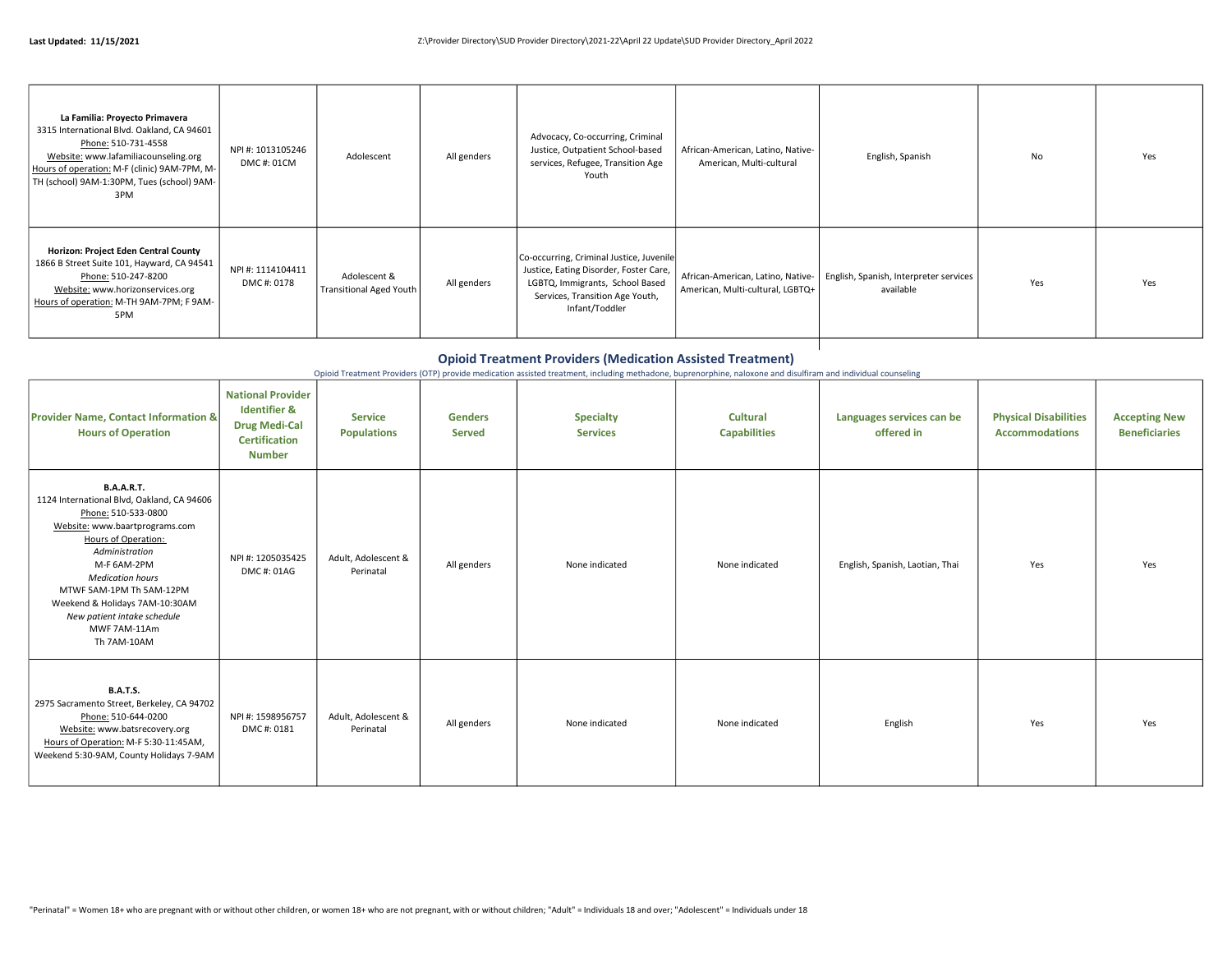| H.A.A.R.T. Hayward<br>20094 Mission Blvd, Hayward, CA 94541<br>Phone: 510-727-9755<br>Website: www.haarthayward.org<br>Hours of Operation: M-F 8:30AM-3PM<br>Medication hours: 6AM-12PM, Weekends<br>7:30-9:30AM                                                                                                                                                                                                            | NPI #: 1184835332<br>DMC#: 8104 | Adult, Adolescent &<br>Perinatal | All genders | Advocacy, Co-occurring, Hearing-<br>impaired, Immigrants, psychotherapy<br>family therapy, couples counseling,<br>Multi-Cultural | Multi-Cultural                                                                                                              | English, Spanish, Bosnian, Italian                  | Yes | Yes |
|-----------------------------------------------------------------------------------------------------------------------------------------------------------------------------------------------------------------------------------------------------------------------------------------------------------------------------------------------------------------------------------------------------------------------------|---------------------------------|----------------------------------|-------------|----------------------------------------------------------------------------------------------------------------------------------|-----------------------------------------------------------------------------------------------------------------------------|-----------------------------------------------------|-----|-----|
| H.A.A.R.T. Oakland<br>10850 MacArthur Blvd Suite 200, Oakland, CA<br>94605<br>Phone: 510-875-2300<br>Website: www.haartoakland.org<br>Hours of operation: Medication hours M-F<br>6AM-12PM, Weekend 7:30-10AM.<br>Counseling: M-F 6AM-3PM, Holidays: Closed<br>Due to the current public health emergency,<br>limited in-person counseling services are being<br>offered. Full in-person medication services are<br>offered | NPI #: 1720204696<br>DMC#: 0167 | Adult, Adolescent &<br>Perinatal | All genders | Advocacy, Co-occurring, Hearing-<br>impaired, Immigrants, psychotherapy<br>family therapy, couples counseling,<br>Multi-Cultural | African-American, Asian, Filipino,<br>LGBTG, Middle East/Arab,<br>Multicultural, Native American,<br>Older Adults, Veterans | English, Spanish, ASL                               | Yes | Yes |
| Lifeline Treatment Services, Inc*<br>10429 International Blvd, Oakland, CA 94603<br>Phone: 510-777-8448<br>Website: www.americanhealthservices.org<br>Hours of operation: M-F 6AM-2:30PM,<br>Medication hours M-F 6AM-1:30PM,<br>Weekends & Holidays 8-11:15AM                                                                                                                                                              | NPI#: 1689890758<br>DMC#: 01AI  | Adult, Adolescent &<br>Perinatal | All genders | None indicated                                                                                                                   | None indicated                                                                                                              | English                                             | Yes | Yes |
| MedMark<br>795 Fletcher Lane, Hayward, CA 94544<br>Phone: 510-247-8300<br>Website: www.medmarkhayward.com<br>Hours of operation: M-F 5AM-1:30PM,<br>Medication hours M-F 5AM-1:30PM,<br>Weekends & Holidays 8-10:30AM                                                                                                                                                                                                       | NPI #: 195259711<br>DMC#: 8108  | Adult, Adolescent &<br>Perinatal | All genders | None indicated                                                                                                                   | None indicated                                                                                                              | English, Spanish, Samoan, Punjabi,<br>Tagalog, Laos | Yes | Yes |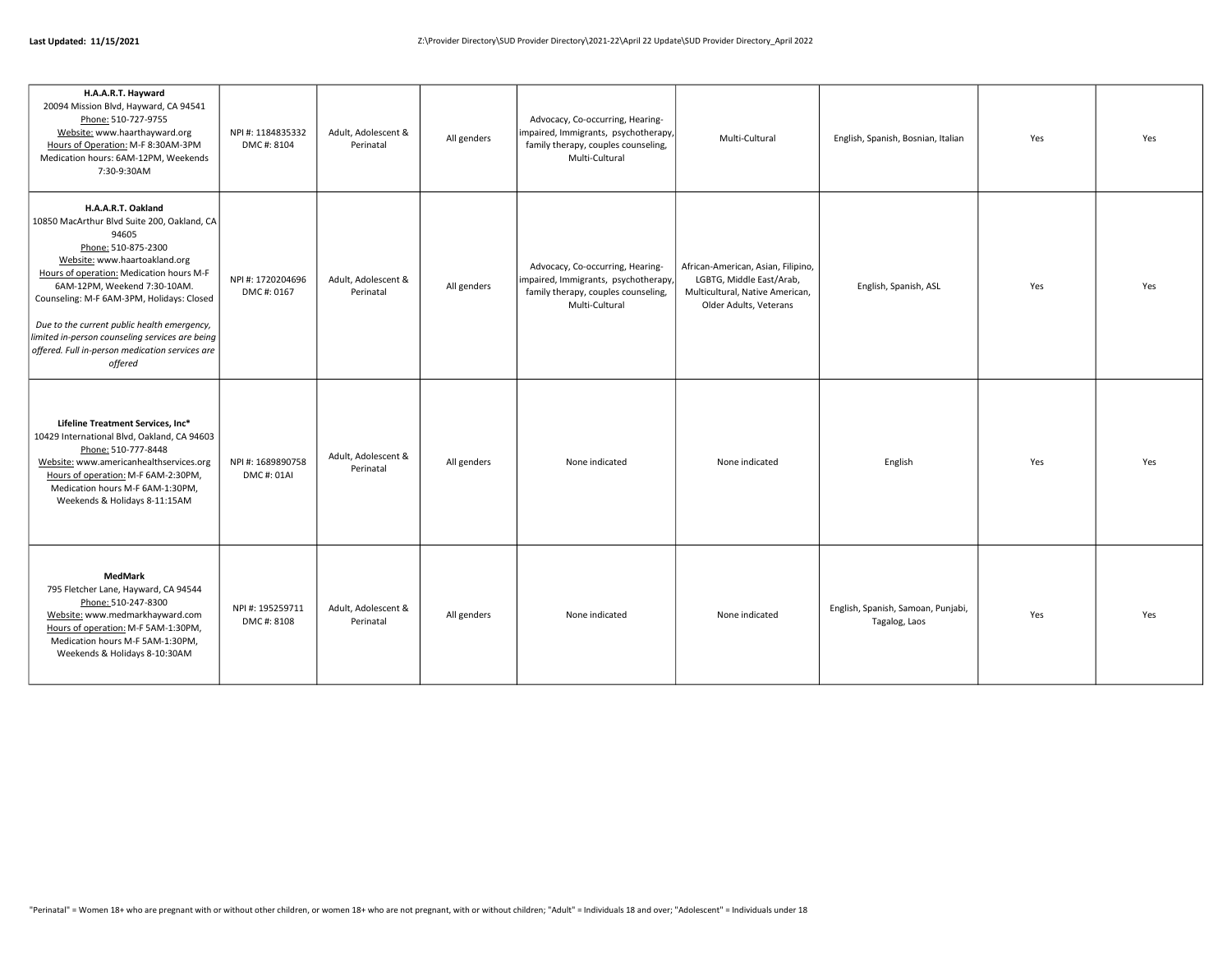| <b>West Oakland Health Council</b><br>700 Adeline Street, Oakland, CA 94607<br>Phone: 510-835-9610 x 2155<br>Website: www.westoaklandhealth.org/care-<br>and-services/integrated-behavioral-health/<br>Hours of operation: M-F 7:30AM-4:30PM<br>(Medication hours for M-F 7:45-11:45AM),<br>Weekends and Holidays 7:30-11:30AM<br>(Medication Hours for Weekends and Holidays)<br>7:45-9:45AM) | NPI #: 1043331630<br>DMC#: 0171 | Adult, Adolescent &<br>Perinatal | All genders | None indicated | None indicated | English, Punjabi, Hindi, Tagalog | Yes | Yes |
|------------------------------------------------------------------------------------------------------------------------------------------------------------------------------------------------------------------------------------------------------------------------------------------------------------------------------------------------------------------------------------------------|---------------------------------|----------------------------------|-------------|----------------|----------------|----------------------------------|-----|-----|
|                                                                                                                                                                                                                                                                                                                                                                                                |                                 |                                  |             |                |                |                                  |     |     |

#### Adult Recovery Residence (Sober Living Environment) Providers

Sobering living communal housing to support clients while they participate in outpatient, intensive outpatient or recovery support services treatment.A referral to this service is required. Please contact the Substance Use

| <b>Provider Name, Contact Information &amp;</b><br><b>Hours of Operation</b>                                                                                                 | <b>National Provider</b><br><b>Identifier &amp;</b><br><b>Drug Medi-Cal</b><br><b>Certification</b><br><b>Number</b> | <b>Service</b><br><b>Populations</b> | <b>Genders</b><br><b>Served</b> | <b>Specialty</b><br><b>Services</b> | <b>Cultural</b><br><b>Capabilities</b>                     | Languages services can be<br>offered in | <b>Physical Disabilities</b><br><b>Accommodations</b> | <b>Accepting New</b><br><b>Beneficiaries</b> |
|------------------------------------------------------------------------------------------------------------------------------------------------------------------------------|----------------------------------------------------------------------------------------------------------------------|--------------------------------------|---------------------------------|-------------------------------------|------------------------------------------------------------|-----------------------------------------|-------------------------------------------------------|----------------------------------------------|
| <b>CURA</b><br>531 24th Street, Oakland, CA 94612<br>Phone: 510-706-6177<br>Website: www.curainc.com<br>Hours of operation: 24/7                                             | NPI #: 1528240959<br>DMC#: n/a                                                                                       | Adult                                | Males                           | None indicated                      | None indicated                                             | English, Spanish                        | Yes                                                   | Yes                                          |
| <b>Options Recovery Addison St. RR</b><br>1845 Addison St. Berkeley, CA 94703<br>Phone: 510-666-9552<br>Website: www.optionsrecoveryservices.org<br>Hours of operation: 24/7 | NPI#: 1821501446;<br>DMC#: n/a                                                                                       | Adult                                | Males                           | Older Adults, Transition Age Youth  | African-American, Other-Gender<br><b>Specific Services</b> | English, Spanish                        | Yes                                                   | Yes                                          |
| <b>Options Recovery King St. RR</b><br>3331 King St. Berkeley CA 94703<br>Phone: 510-666-9552<br>Website: www.optionsrecoveryservices.org<br>Hours of operation: 24/7        | NPI#: 1134632714<br>DMC#: n/a                                                                                        | Adult, Perinatal and<br>Parenting    | Females                         | Older Adults, Transition Age Youth  | African-American, Other-Gender<br><b>Specific Services</b> | English, Spanish                        | None indicated                                        | Yes                                          |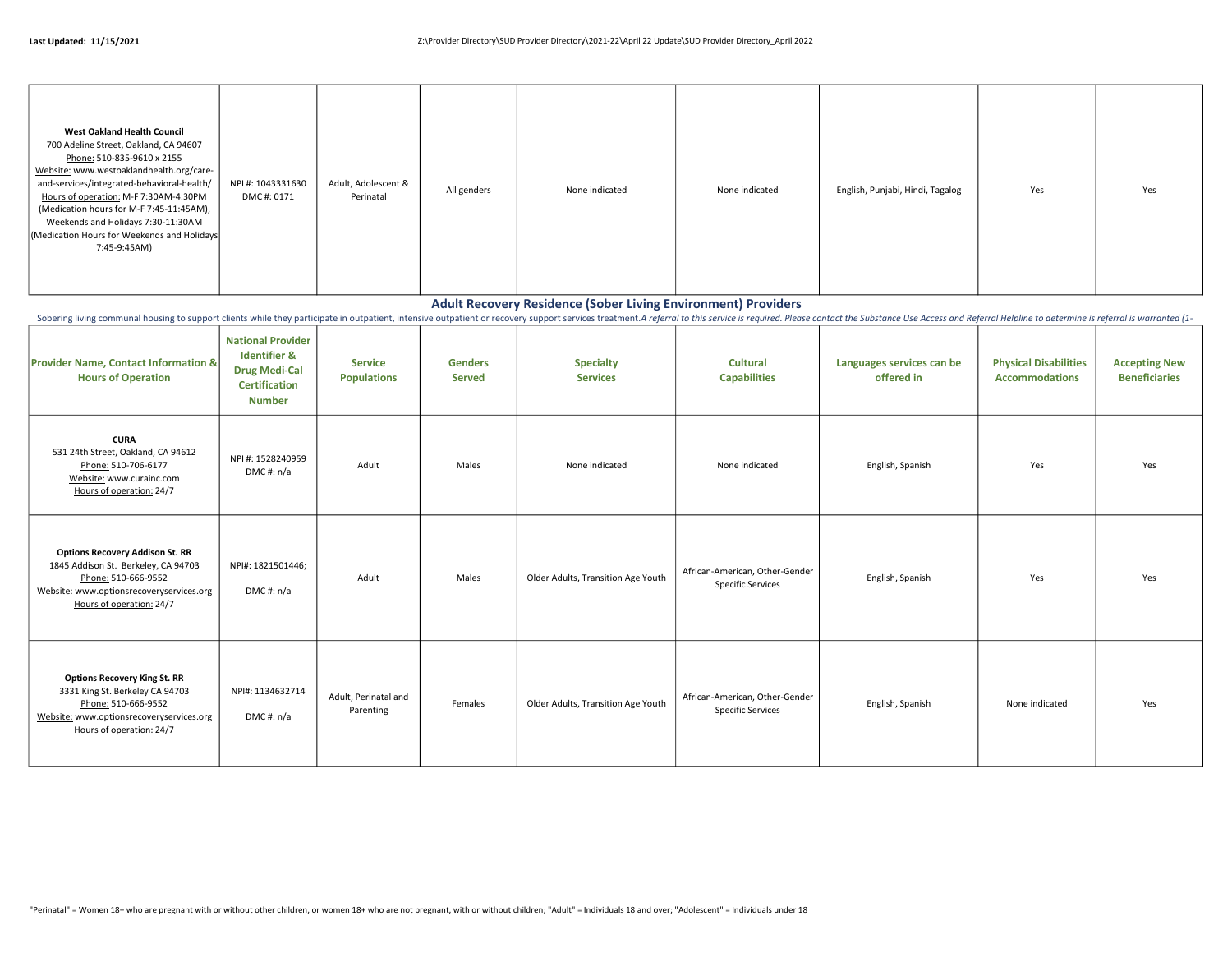| <b>Options Recovery 59th St. RR</b><br>1020 59th St. Oakland, CA 94608<br>Phone: 510-666-9552<br>Website: www.optionsrecoveryservices.org<br>Hours of operation: 24/7                                     | NPI#: 1831602457;<br>DMC#: N/A | Adult | Males       | Older Adults, Transition Age Youth | African-American, Other-Gender<br><b>Specific Services</b> | English, Spanish | None indicated | Yes |
|-----------------------------------------------------------------------------------------------------------------------------------------------------------------------------------------------------------|--------------------------------|-------|-------------|------------------------------------|------------------------------------------------------------|------------------|----------------|-----|
| <b>Options Recovery 59th St. RR</b><br>1053 59th St. Oakland, CA 94608<br>Phone: 510-666-9552<br>Website: www.optionsrecoveryservices.org<br>Hours of operation: 24/7                                     | NPI#: 1497268072;<br>DMC#: N/A | Adult | Males       | Older Adults, Transition Age Youth | African-American, Other-Gender<br><b>Specific Services</b> | English, Spanish | No             | Yes |
| <b>Options Recovery Stanford Ave. RR</b><br>1087 Stanford Ave. Oakland, CA 94608<br>Phone: 510-666-9552<br>Website: www.optionsrecoveryservices.org<br>Hours of operation: 24/7                           | NPI#:<br>DMC#: N/A             | Adult | Males       | Older Adults, Transition Age Youth | African-American, Other-Gender<br><b>Specific Services</b> | English, Spanish | No             | Yes |
| <b>Second Chance</b><br>6319 Central Ave. Newark, CA 94560<br>INTAKES at 6330 Thornton Avenue, Newark,<br>CA 94560<br>Phone: 510-792-4357<br>Website: www.secondchanceinc.com<br>Hours of operation: 24/7 | NPI #: 1508295122<br>DMC#: N/A | Adult | All genders | None indicated                     | None indicated                                             | English, Spanish | Yes            | Yes |

#### Perinatal Recovery Residence (Sober Living Environment) Providers

Sobering living communal housing to support clients while they participate in outpatient, intensive outpatient, or recovery support services treatment. A referral to this service is required. Please contact the Substance U

| <b>Provider Name, Contact Information &amp;</b><br><b>Hours of Operation</b>                                                                                           | <b>National Provider</b><br><b>Identifier &amp;</b><br><b>Drug Medi-Cal</b><br><b>Certification</b><br>Number | <b>Service</b><br><b>Populations</b> | <b>Genders</b><br><b>Served</b> | Specialty<br><b>Services</b> | <b>Cultural</b><br><b>Capabilities</b> | Languages services can be<br>offered in | <b>Physical Disabilities</b><br><b>Accommodations</b> | <b>Accepting New</b><br><b>Beneficiaries</b> |
|------------------------------------------------------------------------------------------------------------------------------------------------------------------------|---------------------------------------------------------------------------------------------------------------|--------------------------------------|---------------------------------|------------------------------|----------------------------------------|-----------------------------------------|-------------------------------------------------------|----------------------------------------------|
| <b>Options Recovery Alice St. RR</b><br>614 Alice St. Oakland, CA 94607<br>Phone: 510-666-9552<br>Website: www.optionsrecoveryservices.org<br>Hours of operation: 24/7 | NPI#: 1366930182<br>DMC#: n/a                                                                                 | Perinatal and parenting              | Females                         | None indicated               | None indicated                         | English, Spanish                        | Yes                                                   | Yes                                          |

Adult Withdrawal Management Residential Program

Residential program serving individuals who are withdrawing from the effects of alcohol or drug use. This does not include medically managed detoxification.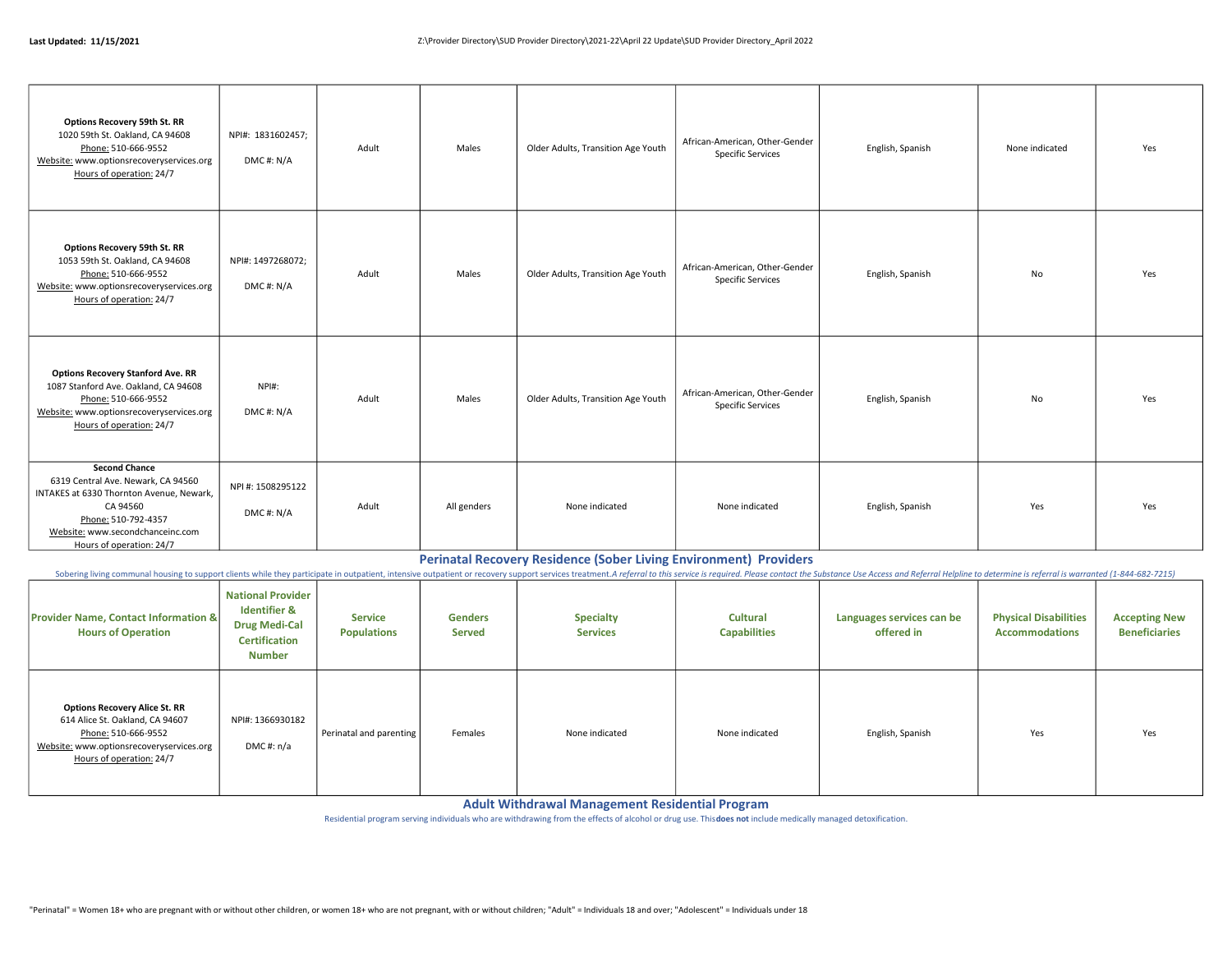| <b>Provider Name, Contact Information &amp;</b><br><b>Hours of Operation</b>                                                                                                        | <b>National Provider</b><br><b>Identifier &amp;</b><br><b>Drug Medi-Cal</b><br><b>Certification</b><br><b>Number</b> | <b>Service</b><br><b>Populations</b> | <b>Genders</b><br><b>Served</b> | <b>Specialty</b><br><b>Services</b>         | <b>Cultural</b><br><b>Capabilities</b> | Languages services can be<br>offered in                   | <b>Physical Disabilities</b><br><b>Accommodations</b> | <b>Accepting New</b><br><b>Beneficiaries</b> |
|-------------------------------------------------------------------------------------------------------------------------------------------------------------------------------------|----------------------------------------------------------------------------------------------------------------------|--------------------------------------|---------------------------------|---------------------------------------------|----------------------------------------|-----------------------------------------------------------|-------------------------------------------------------|----------------------------------------------|
| Horizon: Cherry Hill Sobering & Detox Center<br>2035 Fairmont Drive, San Leandro, CA 94578<br>Phone: 1-866-866-7496<br>Website: www.horizonservices.org<br>Hours of operation: 24/7 | NPI#: 1427234921<br>DMC#: 01IL                                                                                       | Adult                                | All genders                     | Co-occurring, Advocacy, Criminal<br>Justice | Multi-cultural, LGBTQ                  | English, Spanish, Tagalog, Farsi,<br>Interpreter Services | Yes                                                   | Yes                                          |

#### Adult Residential Treatment Providers

Communal therapeutic housing community that provides structured programming and clinical services in the residence. A referral to this service is required. Please contact the Substance Use Access and Referral Helpline to d

| <b>Provider Name, Contact Information &amp;</b><br><b>Hours of Operation</b>                                                                                                                           | <b>National Provider</b><br><b>Identifier &amp;</b><br><b>Drug Medi-Cal</b><br><b>Certification</b><br><b>Number</b> | <b>Service</b><br><b>Populations</b> | <b>Genders</b><br><b>Served</b> | <b>Specialty</b><br><b>Services</b>                                                                                                 | <b>Cultural</b><br><b>Capabilities</b> | Languages services can be<br>offered in | <b>Physical Disabilities</b><br><b>Accommodations</b> | <b>Accepting New</b><br><b>Beneficiaries</b> |
|--------------------------------------------------------------------------------------------------------------------------------------------------------------------------------------------------------|----------------------------------------------------------------------------------------------------------------------|--------------------------------------|---------------------------------|-------------------------------------------------------------------------------------------------------------------------------------|----------------------------------------|-----------------------------------------|-------------------------------------------------------|----------------------------------------------|
| <b>Bi-Bett: Orchid</b><br>1342 E 27th Street, Oakland, CA 94606<br>Phone: 510-535-0611<br>Website: www.bibett.org<br>Hours of operation: 24/7                                                          | NPI #: 1649456955<br>DMC#: 01ZG                                                                                      | Adult                                | Females                         | Perinatal and Parenting                                                                                                             | African-American                       | English                                 | Yes                                                   | Yes                                          |
| Lifelong: Project Pride<br>2545 San Pablo Avenue, Oakland, CA 94612<br>Phone: 510-446-7160<br>Website: www.lifelongmedical.org<br>Hours of operation: 24/7                                             | NPI #: 1346726239<br>DMC#: 0106                                                                                      | Adult                                | Females                         | Co-occurring, Other specialty services:<br>Trauma Informed, Parenting, Couples<br>and Family Therapy, Therapeutic Child<br>Services | Multi-cultural                         | English, Spanish, French                | Yes                                                   | Yes                                          |
| <b>Bi-Bett: Diablo Valley Ranch</b><br>11540 Marsh Creek Road, Clayton, CA 94517<br>Phone: 925-672-5700<br>Website: www.bibett.org<br>Hours of operation: 24/7 operations; Office<br>open M-F, 8PM-4PM | NPI #: 1588869853<br>DMC#: 07OT                                                                                      | Adult                                | Males                           | Advocacy, Co-occurring, Criminal<br>Justice                                                                                         | Multi-cultural                         | English, Spanish                        | Yes                                                   | Yes                                          |
| <b>CURA</b><br>37437 Glenmoore Drive, Fremont, CA 94536<br>Phone: 510-706-6177<br>Website: www.curainc.com<br>Hours of operation: 24/7                                                                 | NPI #: 1780872127<br>DMC#: 01QI                                                                                      | Adult                                | All genders                     | None indicated                                                                                                                      | Multi-cultural, LGBTQ                  | English, Spanish, Punjabi               | Yes                                                   | Yes                                          |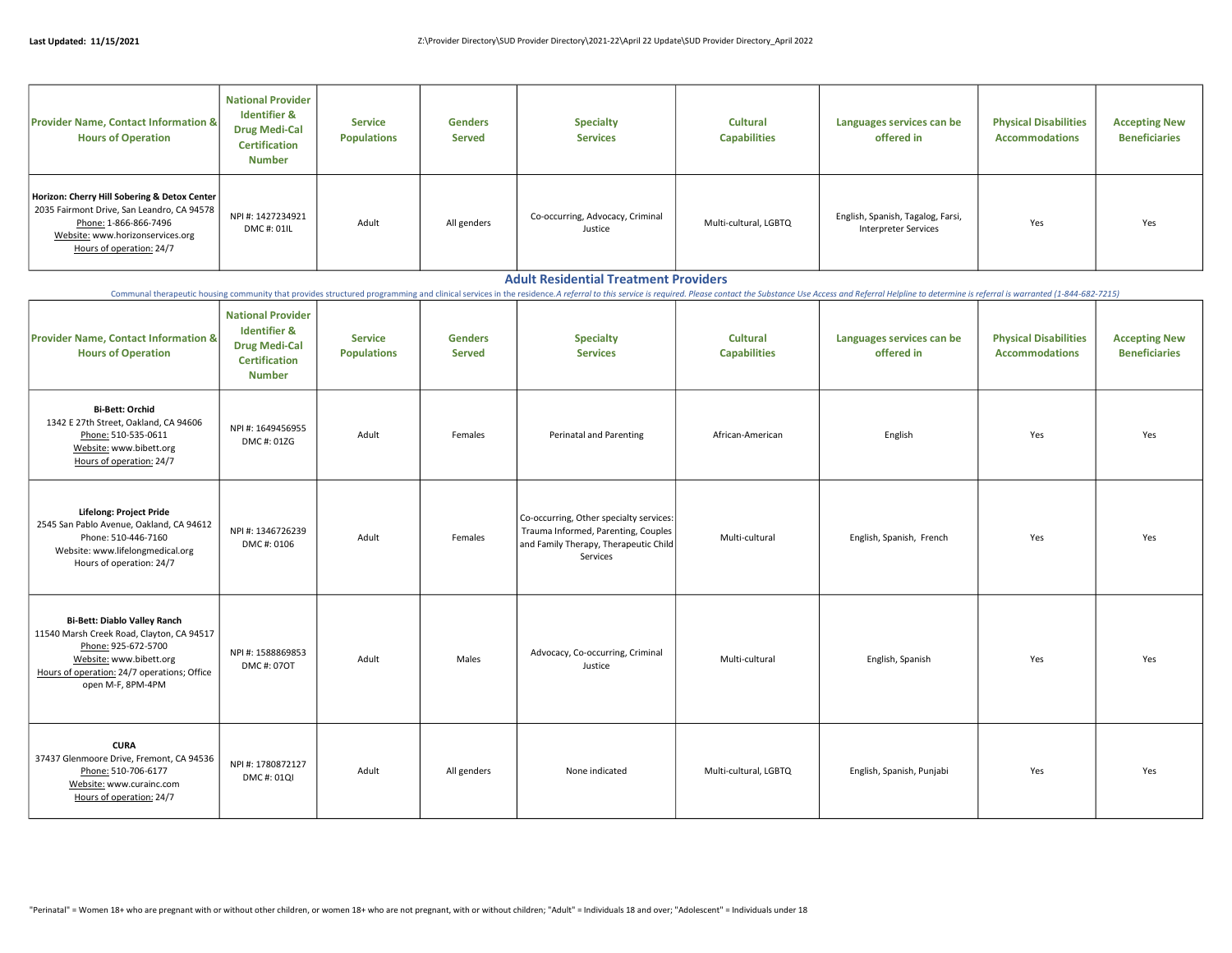| HealthRight360<br>815 Buena Vista W., San Francisco, CA 94117<br>Hours of operation: 24/7<br><b>INTAKES:</b><br>1563 Mission St., San Francisco, CA 94103<br>Hours of operation: M-F 8:45AM-4PM (Must<br>be present by 8:45AM sharp if interested in<br>services) Phone: 415-762-3700<br>Website: https://www.healthright360.org/san<br>francisco | NPI #: 1144363086<br>DMC#: 38AS                     | Adult | All genders | Co-Occurring, HIV/AIDS Integrative<br>Services, In Custody Treatment,<br>Mental Health Services, Primary<br>Medical Care, Transgender Health,<br>Gender Responsive Treatment,<br>Criminal Justice | Asian Pacific Islander, LGBTQ,<br>African American, API, Homeless | English                                             | Yes       | Yes |
|---------------------------------------------------------------------------------------------------------------------------------------------------------------------------------------------------------------------------------------------------------------------------------------------------------------------------------------------------|-----------------------------------------------------|-------|-------------|---------------------------------------------------------------------------------------------------------------------------------------------------------------------------------------------------|-------------------------------------------------------------------|-----------------------------------------------------|-----------|-----|
| HealthRight360<br>890 Hayes St., San Francisco, CA 94117<br>Hours of operation: 24/7<br><b>INTAKES:</b><br>1563 Mission St., San Francisco, CA 94103<br>Hours of operation: M-F 8:45AM-4PM (Must<br>be present by 8:45AM sharp if interested in<br>services) Phone: 415-762-3700<br>Website: https://www.healthright360.org/san<br>francisco      | NPI #: 1700920345<br><b>DMC#: 38AR</b>              | Adult | Male        | Co-Occurring, HIV/AIDS Integrative<br>Services, In Custody Treatment,<br>Mental Health Services, Primary<br>Medical Care, Transgender Health,<br>Gender Responsive Treatment,<br>Criminal Justice | Asian Pacific Islander, LGBTQ,<br>African American, API, Homeless | English                                             | Yes       | Yes |
| La Familia: El Chante<br>425 Vernon Street, Oakland, CA 94610<br>Phone: 510-963-8167 (intake); 510-465-4569<br>(administration)<br>Website: www.lafamiliacounseling.org<br>Hours of operation: 24/7                                                                                                                                               | DMC#: 38AR                                          | Adult | Males       | Advocacy, Co-occurring, Criminal<br>Justice, Refugee, Transition Age Youth                                                                                                                        | African-American, Latino, Native-<br>American, Multicultural      | English, Spanish                                    | Yes       | Yes |
| <b>New Bridge Foundation</b><br>1820 Scenic Ave, Berkeley, CA 94709<br><b>INTAKES:</b><br>2323 Hearst Ave., Berkeley, CA 94709<br>Phone: 510-548-7270<br>Website: www.newbridgefoundation.org<br>Hours of operation: 24/7                                                                                                                         | NPI #: 1447436688<br>DMC#: 0136                     | Adult | All genders | Advocacy, Co-occurring, Criminal<br>Justice, Hearing Impaired, Transition<br>Age Youth                                                                                                            | African-American, LGBTQ,<br>Veterans                              | English, Spanish, American Sign<br>Language         | <b>No</b> | Yes |
| Horizon: Chrysalis<br>3837-3845 Telegraph Avenue, Oakland, CA<br>94609<br>Phone: 510-450-1190<br>Website: www.horizonservices.org<br>Hours of operation: 24/7                                                                                                                                                                                     | NPI #: 1629254024<br>DMC#: 01HQ                     | Adult | Females     | Co-Occurring, Criminal Justice                                                                                                                                                                    | Multi-cultural                                                    | English, Japanese, Interpreter services             | Yes       | Yes |
| <b>Horizon: Cronin House</b><br>Temporarily operating out of 3210 62nd<br>Street, Oakland CA 94605<br>Phone: 510-784-9198<br>Website: www.horizonservices.org<br>Hours of operation: 24/7                                                                                                                                                         | NPI #: 1336325737<br>DMC#: Pending<br>Certification | Adult | Males       | None indicated                                                                                                                                                                                    | Multi-Cultural                                                    | Hindi, Vietnamese, English, Interpreter<br>services | Yes       | Yes |

Perinatal Residential Treatment Providers

Communal therapeutic housing community that provides structured programming and clinical services in the residence, with a focus on parenting and child well-being A referral to this service is required. Please contact the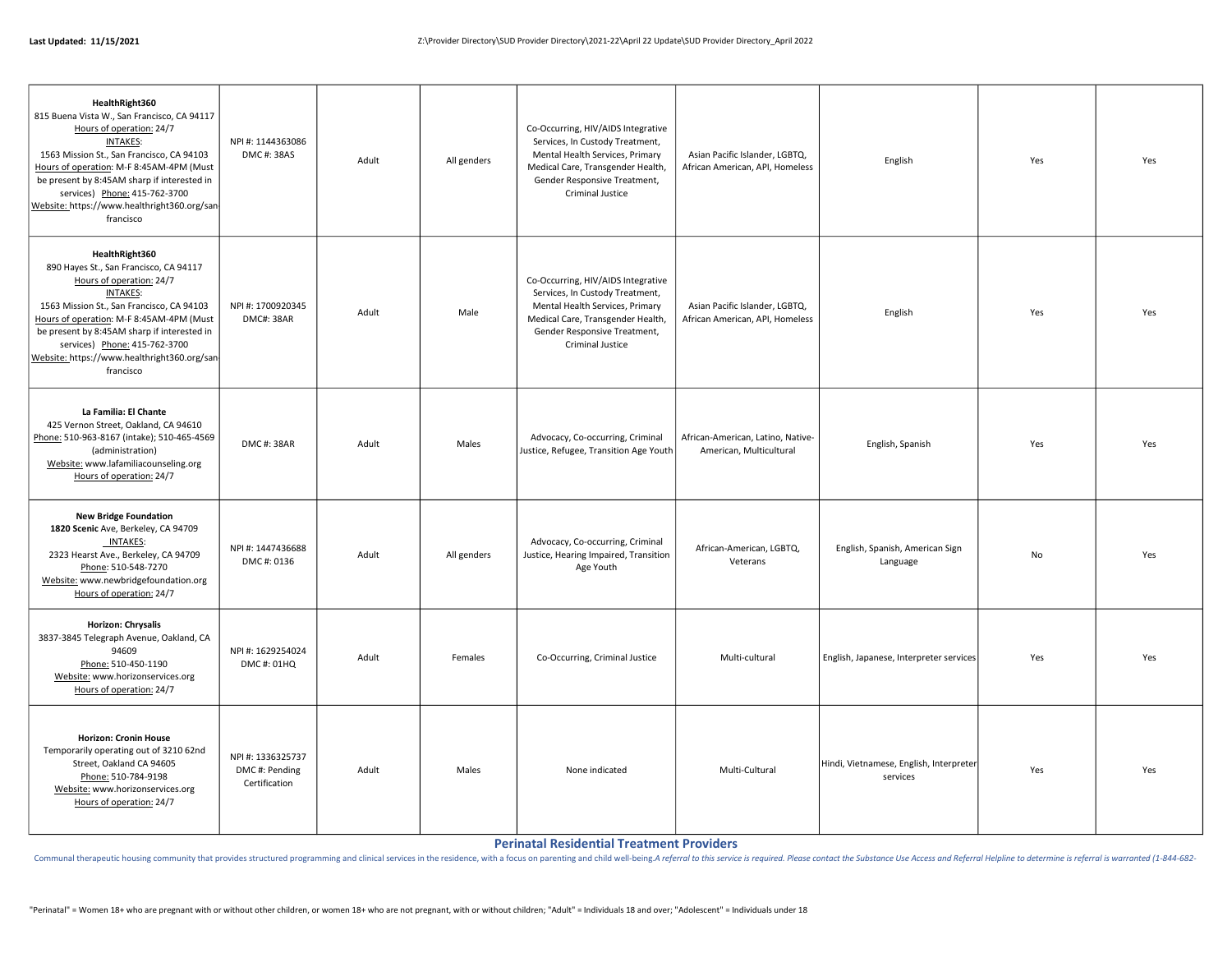| <b>Provider Name, Contact Information &amp;</b><br><b>Hours of Operation</b>                                                                                          | <b>National Provider</b><br><b>Identifier &amp;</b><br><b>Drug Medi-Cal</b><br><b>Certification</b><br><b>Number</b> | <b>Service</b><br><b>Populations</b> | <b>Genders</b><br><b>Served</b> | <b>Specialty</b><br><b>Services</b>                                                                                                 | <b>Cultural</b><br><b>Capabilities</b>                              | Languages services can be<br>offered in | <b>Physical Disabilities</b><br><b>Accommodations</b> | <b>Accepting New</b><br><b>Beneficiaries</b> |
|-----------------------------------------------------------------------------------------------------------------------------------------------------------------------|----------------------------------------------------------------------------------------------------------------------|--------------------------------------|---------------------------------|-------------------------------------------------------------------------------------------------------------------------------------|---------------------------------------------------------------------|-----------------------------------------|-------------------------------------------------------|----------------------------------------------|
| <b>Bi-Bett: Orchid</b><br>1342 E 27th Street, Oakland, CA 94606<br>Phone: 510-535-0611<br>Website: www.bibett.org<br>Hours of operation: 24/7                         | NPI#: 1649456955<br>DMC#: 01ZG                                                                                       | Perinatal                            | Females                         | Criminal Justice                                                                                                                    | African-American, Women with<br>children, Child Protective Services | English, Interpreter services           | Yes                                                   | Yes                                          |
| Lifelong/EBCRP: Project Pride<br>2545 San Pablo Avenue, Oakland, CA 94612<br>Phone: 510-446-7160<br>Website: www.Lifelong.org<br>Hours of operation: 24/7             | NPI #: 1346726239<br>DMC#: 0106                                                                                      | Perinatal                            | Females                         | Co-occurring, Other specialty services:<br>Trauma Informed, Parenting, Couples<br>and Family Therapy, Therapeutic Child<br>Services | Multi-cultural                                                      | English, Spanish, French                | Yes                                                   | Yes                                          |
| Magnolia Women's Recovery - Hayward<br>682 Briergate Way, Hayward, CA 94544<br>Phone: 510-487-2910<br>Website: www.magnoliarecovery.org<br>Hours of operation: 24/7   | NPI #: 1528258670<br>DMC#: 01AF                                                                                      | Perinatal                            | Females                         | Co-occurring, Criminal Justice                                                                                                      | Multi-cultural                                                      | English, Spanish                        | No                                                    | Yes                                          |
| Magnolia Women's Recovery - Oakland<br>3408 Andover Street, Oakland, CA 94609<br>Phone: 510-547-1531<br>Website: www.magnoliarecovery.org<br>Hours of operation: 24/7 | NPI #: 1154752772<br>DMC#: 01AM                                                                                      | Perinatal                            | Females                         | Co-occurring, Criminal Justice                                                                                                      | Multi-cultural                                                      | English, Spanish                        | Yes                                                   | Yes                                          |

#### Adolescent Residential Treatment Providers

Communal therapeutic housing community that provides structured programming and clinical services in the residence.

| <b>Provider Name, Contact Information &amp;</b><br><b>Hours of Operation</b>                                                                           | <b>National Provider</b><br><b>Identifier &amp;</b><br><b>Drug Medi-Cal</b><br><b>Certification</b><br><b>Number</b> | <b>Service Population</b> | <b>Gender Served</b> | <b>Specialty Services</b> | <b>Cultural Capabilities</b> | Languages services can be<br>offered in | <b>Physical Disabilities</b><br><b>Accommodations</b> | <b>Accepting New</b><br><b>Beneficiaries</b> |
|--------------------------------------------------------------------------------------------------------------------------------------------------------|----------------------------------------------------------------------------------------------------------------------|---------------------------|----------------------|---------------------------|------------------------------|-----------------------------------------|-------------------------------------------------------|----------------------------------------------|
| <b>Advent St. John Home</b><br>865 Black Walnut Ct., Morgan Hill, CA 95037<br>Phone: 408-425-1328<br>Website: adventgm.org<br>Hours of operation: 24/7 | NPI #: 1134343791<br>DMC#: Pending<br>certification                                                                  | Youth (up to age 18)      | Male                 | Youth, Juvenile Justice   | Multi-Cultural               | English, Spanish                        | Yes                                                   | Yes                                          |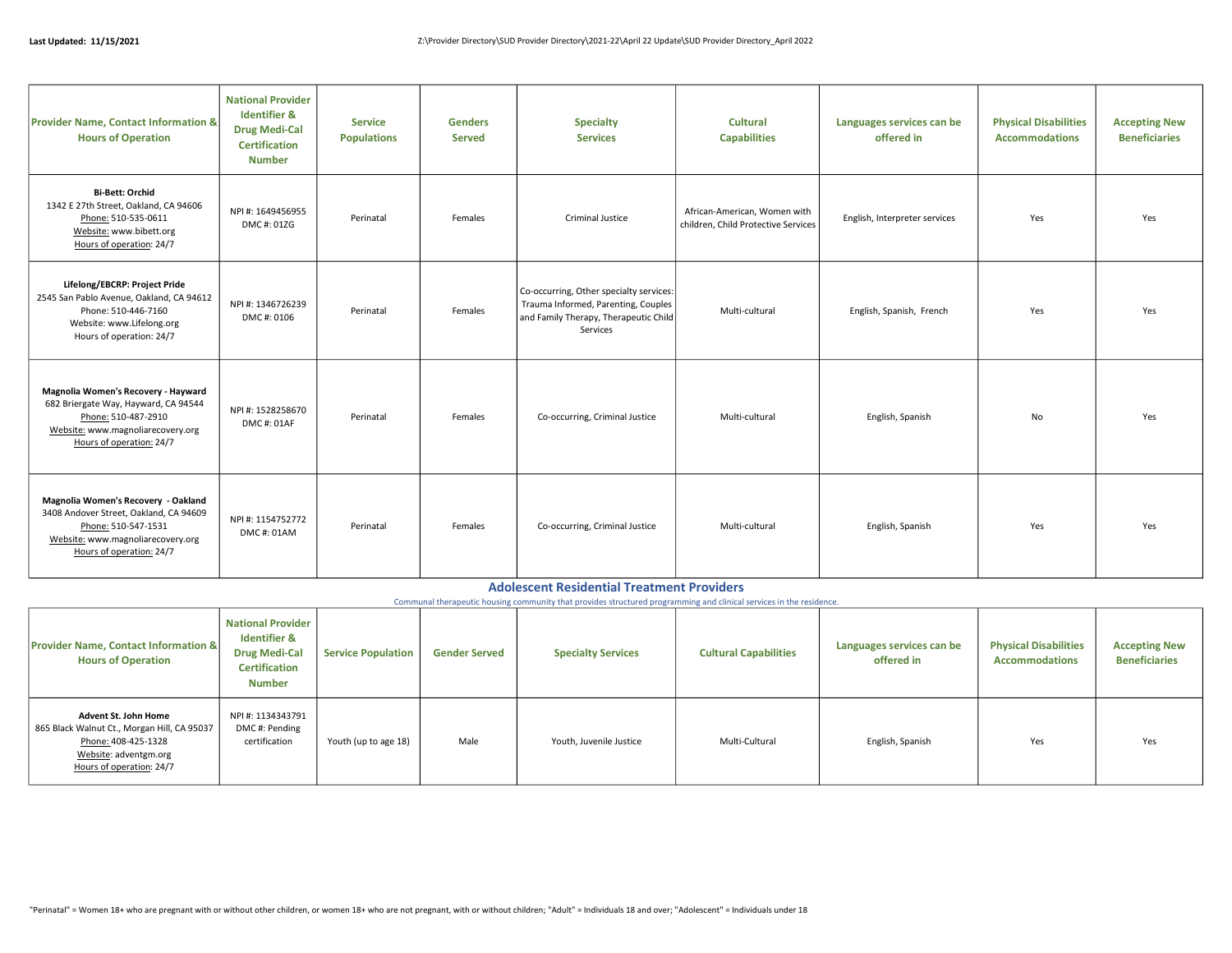| <b>Advent Summit Ranch</b><br>1200 W. Edmundson, Morgan Hill, CA 95037<br>Phone: 408-425-1328<br>Website: adventgm.org<br>Hours of operation: 24/7                                                          | NPI#: 1558486233<br>DMC#: Pending<br>certification                                                                                                                              | Youth (up to age 18)                 | Female                          | Youth, Juvenile Justice                                                                                  | Multi-Cultural                         | English, Spanish                        | Yes                                                   | Yes                                                                                                  |  |  |  |  |
|-------------------------------------------------------------------------------------------------------------------------------------------------------------------------------------------------------------|---------------------------------------------------------------------------------------------------------------------------------------------------------------------------------|--------------------------------------|---------------------------------|----------------------------------------------------------------------------------------------------------|----------------------------------------|-----------------------------------------|-------------------------------------------------------|------------------------------------------------------------------------------------------------------|--|--|--|--|
|                                                                                                                                                                                                             | <b>Adult Transition to Treatment Service Providers</b><br>These are prevention services that provide screening, brief intervention, and referral to treatment when appropriate. |                                      |                                 |                                                                                                          |                                        |                                         |                                                       |                                                                                                      |  |  |  |  |
| <b>Provider Name, Contact Information &amp;</b><br><b>Hours of Operation</b>                                                                                                                                | <b>National Provider</b><br><b>Identifier &amp;</b><br><b>Drug Medi-Cal</b><br><b>Certification</b><br><b>Number</b>                                                            | <b>Service</b><br><b>Populations</b> | <b>Genders</b><br><b>Served</b> | <b>Specialty</b><br><b>Services</b>                                                                      | <b>Cultural</b><br><b>Capabilities</b> | Languages services can be<br>offered in | <b>Physical Disabilities</b><br><b>Accommodations</b> | <b>Accepting New</b><br><b>Beneficiaries</b>                                                         |  |  |  |  |
| <b>Lifelong: Breaking the Chains</b><br>22971 Sutro Street, Hayward, CA 94541<br>Phone: 510-697-9617<br>Website: www.lifelongmedical.org<br>Hours of operation: M-F 9:30AM - 5:30PM                         | N/A                                                                                                                                                                             | Adult                                | All genders                     | Co-occurring, Criminal Justice, Other<br>specialty: motivational, peer<br>mentoring, community resources | Multi-Cultural                         | English                                 | Yes                                                   | Yes<br>Must be in-custody at<br>Santa Rita Jail to receive<br><b>Breaking the Chains</b><br>services |  |  |  |  |
| <b>Second Chance</b><br>Hayward 107 Jackson Street, Hayward, CA<br>94544<br>Phone: 510-886-8696<br>Website: www.secondchanceinc.com<br>Hours of operation: M-F 12PM - 8PM<br>24/7 Hotline 510-792-4357      | N/A                                                                                                                                                                             | Adult                                | All genders                     | Co-occurring, Criminal Justice, Case<br>Management                                                       | None indicated                         | English, Spanish                        | Yes                                                   | Yes                                                                                                  |  |  |  |  |
| <b>Second Chance</b><br>Newark 6330 Thornton Avenue Suite B,<br>Newark, CA 9456<br>Phone: 510-792-4357<br>Website: www.secondchanceinc.com<br>Hours of operation: M-F 10AM-8PM<br>24/7 Hotline 510-792-4357 | N/A                                                                                                                                                                             | Adult                                | All genders                     | Co-occurring, Criminal Justice, Case<br>Management                                                       | None indicated                         | English, Spanish                        | Yes                                                   | Yes                                                                                                  |  |  |  |  |

### Adolescent Bridge to Treatment Service Providers

These are prevention services that provide screening, brief intervention, and referral to treatment when appropriate.

| <b>Provider Name, Contact Information &amp;</b><br><b>Hours of Operation</b>                                                                                                | <b>National Provider</b><br><b>Identifier &amp;</b><br><b>Drug Medi-Cal</b><br><b>Certification</b><br><b>Number</b> | <b>Service</b><br><b>Populations</b> | <b>Genders</b><br><b>Served</b> | <b>Specialty</b><br><b>Services</b> | <b>Cultural</b><br><b>Capabilities</b> | Languages services can be<br>offered in             | <b>Physical Disabilities</b><br><b>Accommodations</b> | <b>Accepting New</b><br><b>Beneficiaries</b> |
|-----------------------------------------------------------------------------------------------------------------------------------------------------------------------------|----------------------------------------------------------------------------------------------------------------------|--------------------------------------|---------------------------------|-------------------------------------|----------------------------------------|-----------------------------------------------------|-------------------------------------------------------|----------------------------------------------|
| Horizon: Project Eden<br>22646 Second St. Hayward CA, 94541<br>Phone: 510-247-8200<br>Website: www.horizonservices.org<br>Hours of operation: M-Th, 9AM-7PM; F, 9AM-<br>5PM | N/A                                                                                                                  | Adolescent                           | All genders                     | None indicated                      | LGBTQ, Multi-cultural, Latino          | English, Spanish, Interpreter services<br>available | Yes                                                   | Yes                                          |

Out-of-County Opioid Treatment Providers (Medication Assisted Treatment)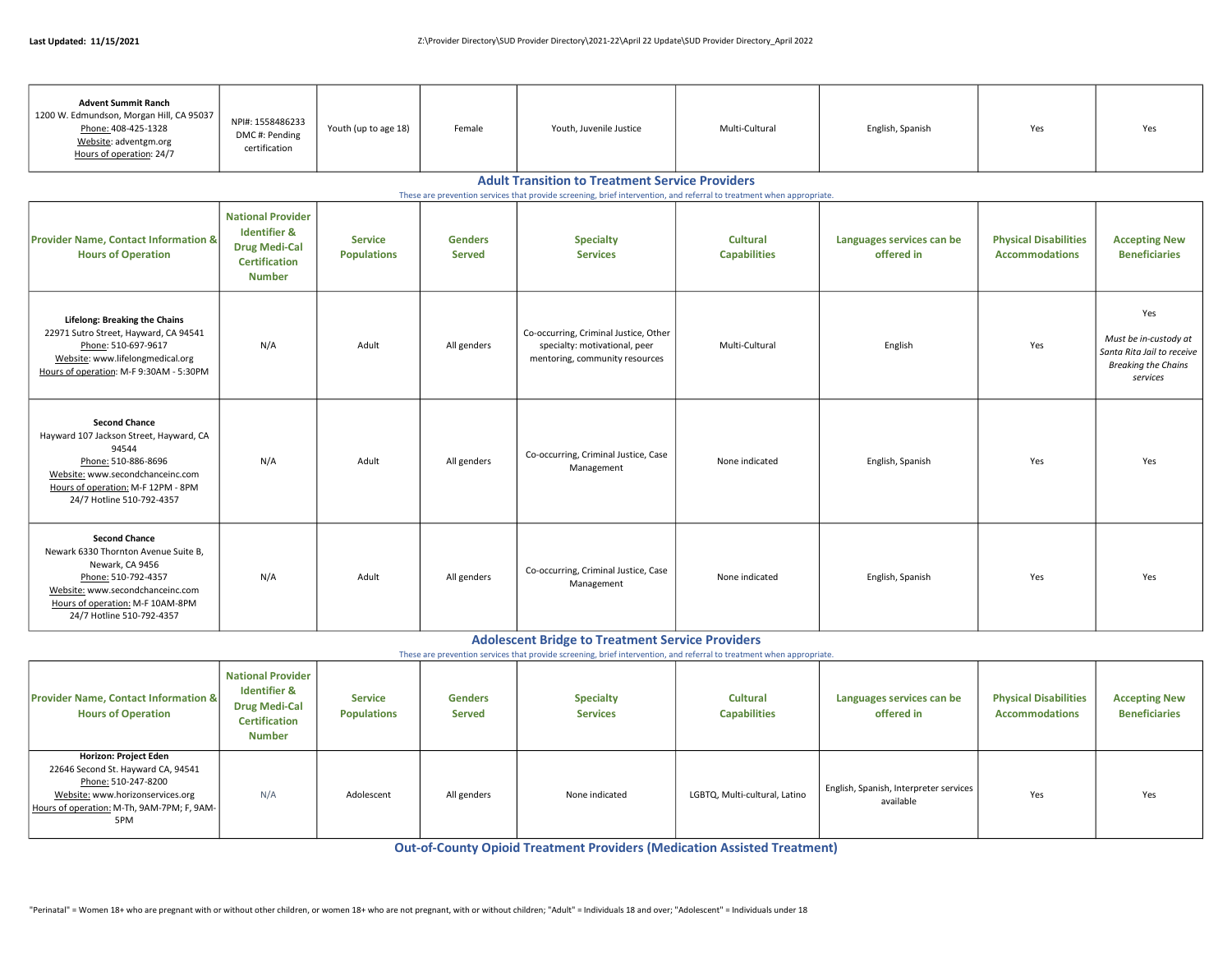Opioid Treatment Providers (OTP) provide medication assisted treatment, including methadone, buprenorphine, naloxone and disulfiram and individual counseling

| <b>Provider Name, Contact Information &amp;</b><br><b>Hours of Operation</b>                                                                                                                                                                                                                                                             | <b>National Provider</b><br><b>Identifier &amp;</b><br><b>Drug Medi-Cal</b><br><b>Certification</b><br><b>Number</b> | <b>Service</b><br><b>Populations</b> | <b>Genders</b><br><b>Served</b> | <b>Specialty</b><br><b>Services</b> | <b>Cultural</b><br><b>Capabilities</b> | Languages services can be<br>offered in | <b>Physical Disabilities</b><br><b>Accommodations</b> | <b>Accepting New</b><br><b>Beneficiaries</b> |
|------------------------------------------------------------------------------------------------------------------------------------------------------------------------------------------------------------------------------------------------------------------------------------------------------------------------------------------|----------------------------------------------------------------------------------------------------------------------|--------------------------------------|---------------------------------|-------------------------------------|----------------------------------------|-----------------------------------------|-------------------------------------------------------|----------------------------------------------|
| <b>BAART Antioch</b><br>3707 Sunset Lane, Antioch, CA 94509<br>Phone: 925-522-0124<br>Website: https://baartprograms.com/<br>Hours of operation: M-F 6AM-2PM, Weekend<br>and Holidays 7-11AM                                                                                                                                             | NPI #: 1730226465<br>DMC#: 07AD                                                                                      | Adult, Adolescent &<br>Perinatal     | All genders                     | None indicated                      | None indicated                         | English, Spanish                        | Yes                                                   | <b>No</b>                                    |
| <b>BAART Richmond</b><br>1313 Cutting Boulevard, Richmond, CA 94804<br>Phone: 510-232-0875<br>Website: https://baartprograms.com/<br>Hours of operation: M-F 6-10AM, Weekends 7-<br>10AM                                                                                                                                                 | NPI #: 1730226473<br>DMC#: 07AC                                                                                      | Adult, Adolescent &<br>Perinatal     | All genders                     | None indicated                      | None indicated                         | English, Japanese, Chinese, Tagalog     | Yes                                                   | Yes                                          |
| <b>BAART San Francisco</b><br>433 Turk Street, San Francisco, CA 94102<br>Phone: 415-928-7800<br>Website: https://baartprograms.com/<br>Hours of operation: M-F 7AM-3PM, Weekend<br>8AM-12PM - Medication hours: M-F 7AM-<br>2:30PM Weekends 9AM-12PM                                                                                    | NPI #: 1053458885<br>DMC#: 38AI                                                                                      | Adult, Adolescent &<br>Perinatal     | All genders                     | None indicated                      | None indicated                         | None indicated                          | None indicated                                        | None indicated                               |
| <b>AEGIS NTP Modesto</b><br>1235 McHenry Avenue Suites A & B, Modesto,<br>CA<br>Phone: 209-527-4597<br>Website:<br>https://aegistreatmentcenters.com/clinic/aegi<br>s-modesto/<br>Hours of operation: M-F 7-11AM, Weekends<br>& Holidays 7-11AM, Medication hours M-F<br>5:30-7AM                                                        | NPI #: 1659436095<br>DMC#: 5008                                                                                      | Adult, Adolescent &<br>Perinatal     | All genders                     | None indicated                      | None indicated                         | None indicated                          | None indicated                                        | None indicated                               |
| <b>AEGIS NTP Center Street</b><br>955 W. Center St., Suites 12A & 14, Manteca,<br>CA 95337<br>Phone: 209-239-9600<br>Website:<br>https://aegistreatmentcenters.com/clinic/aegi<br>s-manteca/<br>Hours of operation: M-F 5AM-1:30PM<br>Weekends and Holidays 5:3AM-1PM,<br>Medication Hours M-F 5:30AM-1PM Weekend<br>and Holidays 8-11AM | NPI #: 1134565740<br>DMC#: 39AE                                                                                      | Adult, Adolescent &<br>Perinatal     | All genders                     | None indicated                      | None indicated                         | None indicated                          | None indicated                                        | None indicated                               |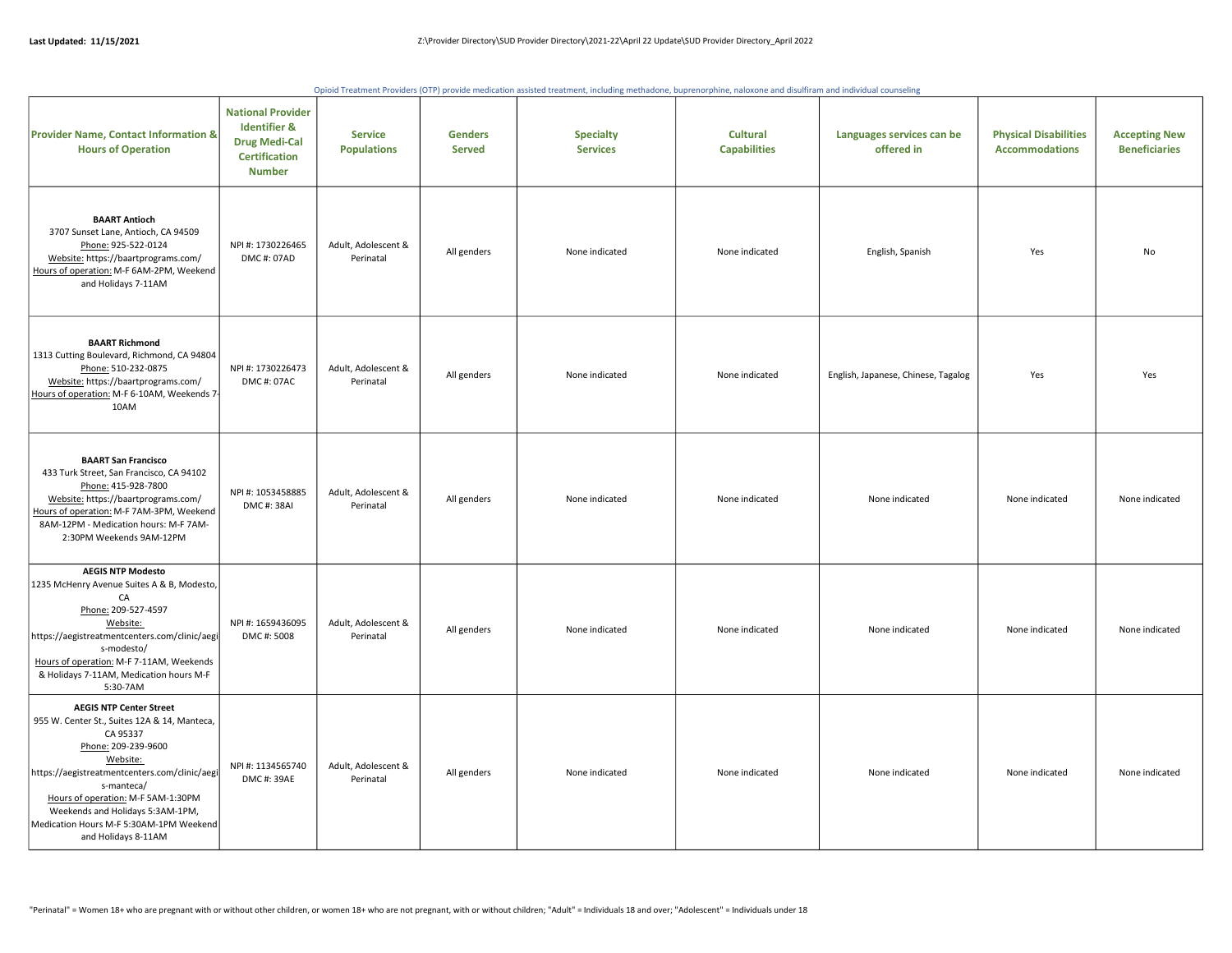| AEGIS NTP Lodi *<br>441 S. Ham Ln., Suites A & B, Lodi, CA 95242<br>Phone: 209-224-8940<br>Website:<br>https://aegistreatmentcenters.com/clinic/aegi<br>s-lodi/<br>Hours of operation: M-F 5-6:30AM Weekends<br>and Holidays 7AM-12PM, Medication Hours M<br>F 5-9AM, 10AM-1PM, 1:30-5:30PM Weekends<br>and Holidays 7AM-12PM                     | NPI #: 1649669979<br>DMC#: 39AD | Adult, Adolescent &<br>Perinatal | All genders | None indicated | None indicated | None indicated | None indicated | None indicated |
|---------------------------------------------------------------------------------------------------------------------------------------------------------------------------------------------------------------------------------------------------------------------------------------------------------------------------------------------------|---------------------------------|----------------------------------|-------------|----------------|----------------|----------------|----------------|----------------|
| AEGIS NTP Merced *<br>1343 W. Main Street, Merced, CA 95340<br>Phone: 209-725-1060<br>Website:<br>https://aegistreatmentcenters.com/clinic/aegi<br>s-merced/<br>Hours of operation: M-F 5AM-1:30PM (closed<br>9:15-10AM) Weekends and Holidays 6-9AM,<br>Medication Hours M-F 5AM-12:30PM                                                         | NPI #: 1104982495<br>DMC#: 2412 | Adult, Adolescent &<br>Perinatal | All genders | None indicated | None indicated | None indicated | None indicated | None indicated |
| <b>AEGIS NTP La Mirada</b><br>14238 & 14240 Imperial Hwy, La Mirada CA<br>90638<br>Phone: 562-946-1587<br>Website:<br>https://aegistreatmentcenters.com/clinic/aegi<br>s-la-mirada/<br>Hours of operation: M-F 5AM-1:30PM (closed<br>M-F 9-10AM & 1-2PM) Saturdays 6AM-<br>2:30PM Sundays and Holidays 6-10AM,<br>Medication Hours M-F 5AM-5:30PM | NPI #: 1194881755<br>DMC#: 6745 | Adult, Adolescent &<br>Perinatal | All genders | None indicated | None indicated | None indicated | None indicated | None indicated |
| <b>AEGIS NTP Fresno</b><br>3707 East Shields Ave, Fresno, CA 93726<br>Phone: 559-229-9040<br>Website:<br>https://aegistreatmentcenters.com/clinic/aegi<br>s-fresno/<br>Hours of operation: M-F 5AM-5:30PM (closed<br>M-F 9-10AM & Sat 1-2PM), Saturdays 6AM-<br>1:30PM Sundays and Holidays 6-10AM                                                | NPI #: 1265598817<br>DMC#: 1033 | Adult, Adolescent &<br>Perinatal | All genders | None indicated | None indicated | None indicated | None indicated | None indicated |